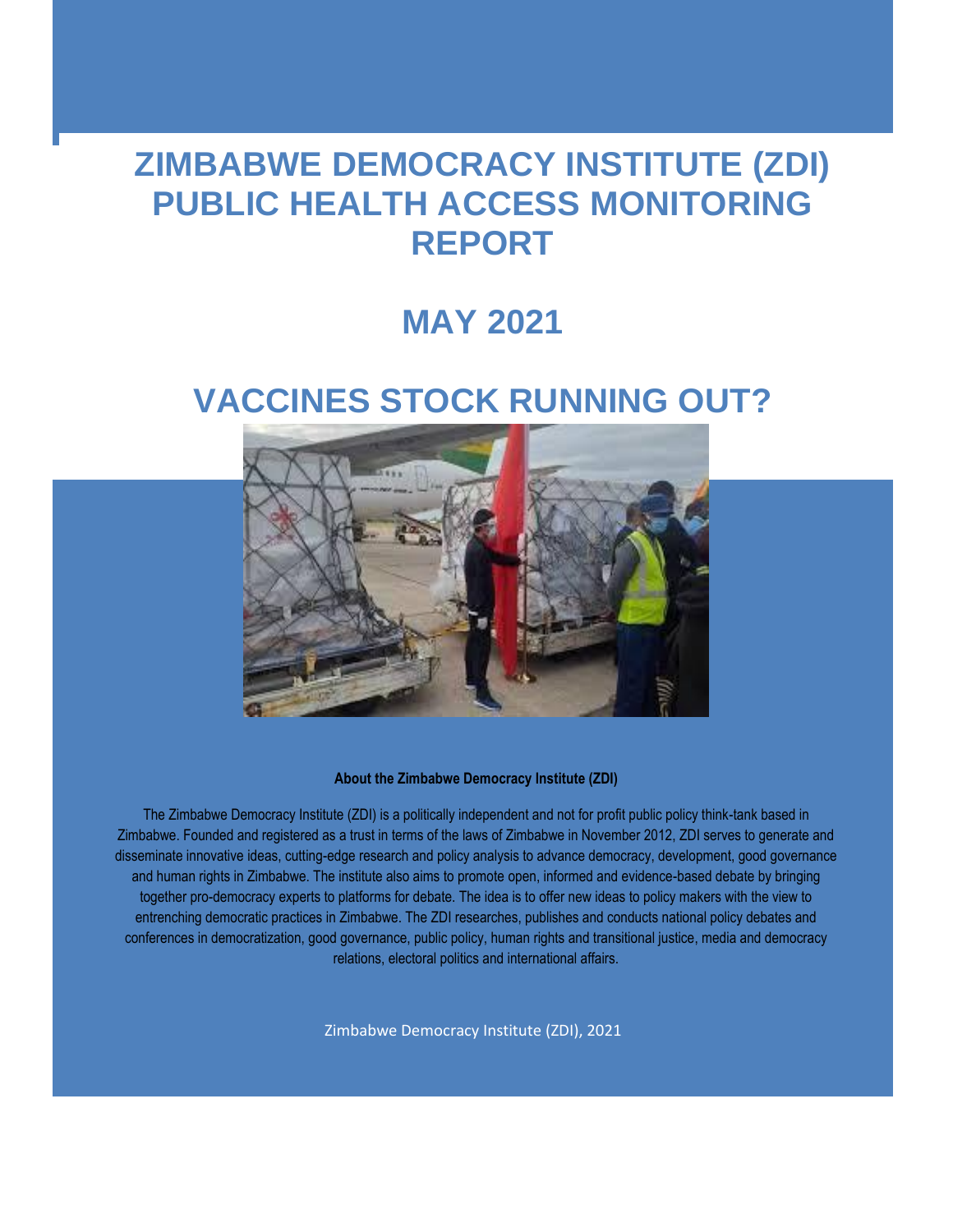### **INTRODUCTION**

 $\overline{\phantom{a}}$ 

The coronavirus pandemic continues to spread across the globe. As of 31 May 2021, there were171 456 617 confirmed cases of Covid-19 across the globe, including 3 564 772 deaths and 153 902 557 recoveries<sup>1</sup>. Africa has a high mortality rate as compared to other continents. Global statistics show that Africa has critically ill COVID-19 patients with a death rate of 48% compared to the global average of 32%.<sup>2</sup> As such, Africa appears to be on the receiving end of the pandemic.

In Zimbabwe, the month of May 2021 was characterised by a gradual increase in COVID-19 confirmed cases. As of 30 April 2021, the country had 38 257 confirmed cases including 1 567 deaths, 35 612 recoveries and 414 735 people vaccinated.<sup>3</sup> Between 30 April 2021 and 31 May 2021, the country had an increase of 707 confirmed cases and 29 deaths.<sup>4</sup> This points to a case of further spread of COVID-19 in the country.

In the midst of the pandemic, the government of Zimbabwe seems to be running out of vaccines as statistics pertaining to vaccines received and

<sup>2</sup> A study by The Lancet titled African COVID-19 Critical Care Outcomes Study (ACCCOS) revealed that Africa has the highest global mortality rate of critically ill Covid-19 patients and was done by observing 64 hospitals in South Africa, Malawi, Mozambique, Ghana, Kenya, Nigeria, Egypt, Ethiopia, Libya and Niger between May and December 2020. The study can be viewed here: [https://www.thelancet.com/action/showPdf?pii=S0140-6736\(21\)00576-6](https://www.thelancet.com/action/showPdf?pii=S0140-6736(21)00576-6)

communicated formally through State media indicate that in less than 2 weeks the country will be left with no jabs. Besides that, the government appears to be clinging on the selective application of law in the enforcement of COVID-19 preventive measures.<sup>5</sup>

### **QUALITY AND AFFORDABLE HEALTHCARE: WHAT ARE THE INDICATORS SAYING?**

In the context of COVID-19 and three years after the promise of quality and affordable healthcare was made by President Mnangagwa's government, the provision of basic healthcare appears to be still a dream. In Kariba on 4 May 2021, a woman gave birth outside Nyamhunga clinic when the nurses told her they were on lunch. $6$  This points to low motivation that nurses have in the midst of COVID-19 after the government's continued failure to fulfill its promise of incentivising healthcare workers.

Upon the launch of COVID-19 vaccination programme in the country 4 months ago, the government promised nurses a daily allowance of US\$10.

 $\overline{\phantom{a}}$ 

<sup>1</sup>Worldometer. 2021. COVID-19 CORONAVIRUS PANDEMIC. Available: [https://www.worldometers.info/coronavirus/?fbclid=IwAR35ZFiRZJ8tyBCwazX2N](https://www.worldometers.info/coronavirus/?fbclid=IwAR35ZFiRZJ8tyBCwazX2N-k7yJjZOLDQiZSA_MsJAfdK74s8f2a_Dgx4iVk)[k7yJjZOLDQiZSA\\_MsJAfdK74s8f2a\\_Dgx4iVk.](https://www.worldometers.info/coronavirus/?fbclid=IwAR35ZFiRZJ8tyBCwazX2N-k7yJjZOLDQiZSA_MsJAfdK74s8f2a_Dgx4iVk) 

<sup>&</sup>lt;sup>3</sup>Ministry of Health and Child Care. 2021. Zimbabwe Covid-19 Situation Report 30 April 2021. Available[: https://twitter.com/MoHCCZim/status/1388250400084668426](https://twitter.com/MoHCCZim/status/1388250400084668426) <sup>4</sup>Statistics from the Ministry of Health and Child Care indicate that as of 31 April 2021, Zimbabwe had 38 257 confirmed cases of COVID-19 and 1567 deaths. A month later on 31 May 2021, the country had 38 961 confirmed cases and 1 596 deaths.

<sup>&</sup>lt;sup>5</sup> The ruling party ZANU PF continues to defy health regulations meant to curb the spread of COVID-19 through holding campaign meetings in different parts of the country. For example, the ruling party recently rolled out its road map to the 2023 elections in Masvingo in the presence of not less than 200 people, more than the required 50 as reported by a Masvingo based media outlet, Lowveld Checkpoint [\(https://lowveldcheckpoint.co.zw/2021/05/31/zanu-pf-campaign-meetings-fingered-in](https://lowveldcheckpoint.co.zw/2021/05/31/zanu-pf-campaign-meetings-fingered-in-covid-19-spike/?fbclid=IwAR3OMxoarEyAJHWCZzFGPAeVq4_FqR1euTkvZmkCrP78A0K3YRWsFX6v3ps)[covid-19-](https://lowveldcheckpoint.co.zw/2021/05/31/zanu-pf-campaign-meetings-fingered-in-covid-19-spike/?fbclid=IwAR3OMxoarEyAJHWCZzFGPAeVq4_FqR1euTkvZmkCrP78A0K3YRWsFX6v3ps)

[spike/?fbclid=IwAR3OMxoarEyAJHWCZzFGPAeVq4\\_FqR1euTkvZmkCrP78A0K3YR](https://lowveldcheckpoint.co.zw/2021/05/31/zanu-pf-campaign-meetings-fingered-in-covid-19-spike/?fbclid=IwAR3OMxoarEyAJHWCZzFGPAeVq4_FqR1euTkvZmkCrP78A0K3YRWsFX6v3ps) [WsFX6v3ps\)](https://lowveldcheckpoint.co.zw/2021/05/31/zanu-pf-campaign-meetings-fingered-in-covid-19-spike/?fbclid=IwAR3OMxoarEyAJHWCZzFGPAeVq4_FqR1euTkvZmkCrP78A0K3YRWsFX6v3ps). Meanwhile, opposition parties' gatherings and by-elections continue to be banned on grounds of COVID-19 preventative measures.<br>
<sup>6</sup>Zimbabwe Peace Project (ZPP) on Twitte

on Twitter. 2021. Available: <https://twitter.com/zppINFO/status/1389572541182849026>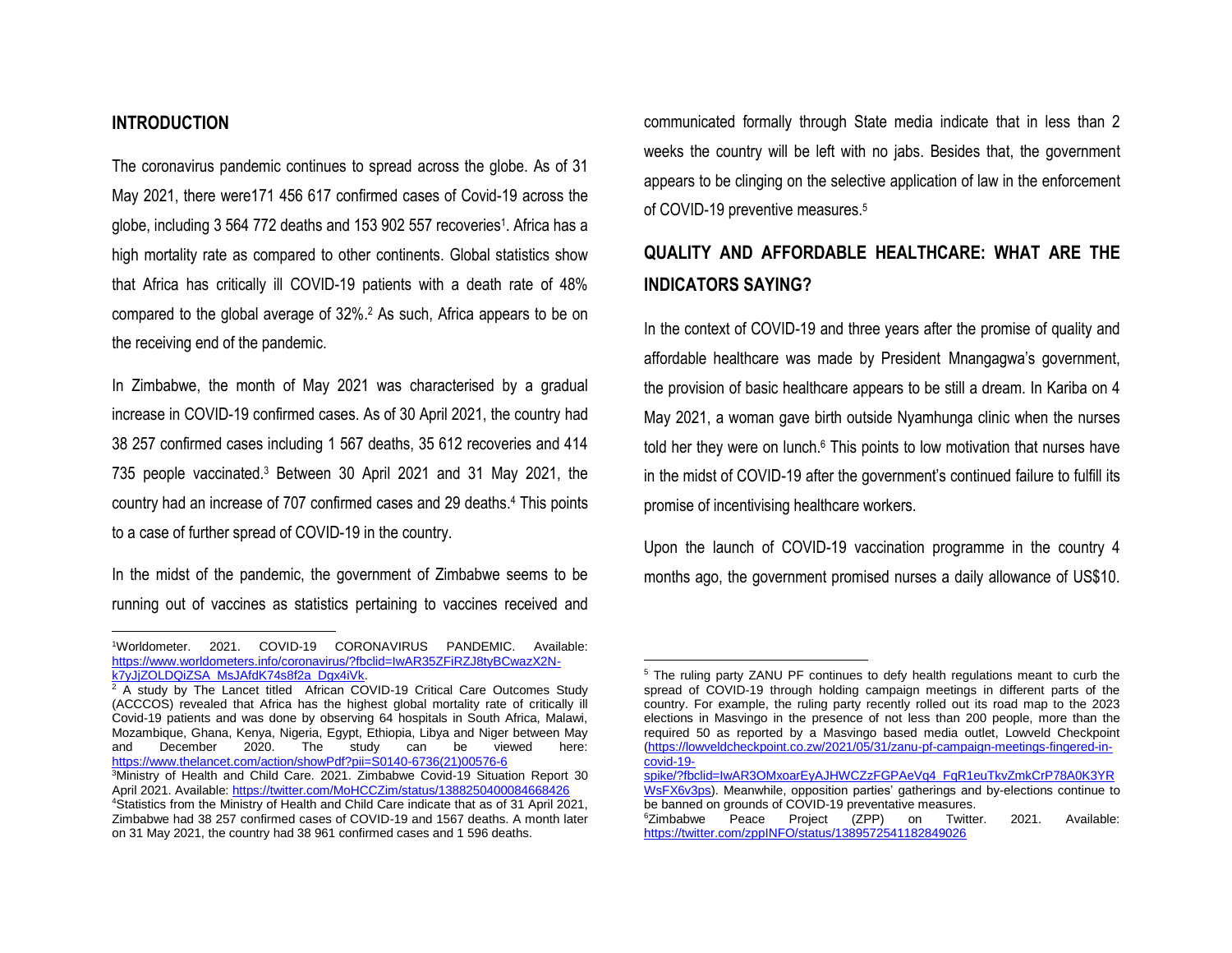However, health workers were paid allowances for 1 month.<sup>7</sup> Such failure by government to honor its promises fuels corruption and opacity in the public health sector as witnessed by several reported cases of nurses being involved the selling of vaccination certificates.<sup>8</sup>

The bad state of public health delivery system in Zimbabwe is a subject of discussion among healthcare workers. One outspoken medical doctor who uses a name 'skilled rebhara' on Twitter said on 19 May 2021:

"…Healthcare should be a priority not an afterthought." "15% of budget should go to Healthcare because a healthy people equals a healthy economy inenge ine [with]surplus. The current state of affairs is sad,..."<sup>9</sup>

The current state of public health in the country is in sharp contrast to what President Mnangagwa said on 15 May 2021 in Bulawayo that Zimbabwe's quest to revamp its health systems and facilities to attract regional and continental visitors seeking medical attention is gathering pace following massive investments in the sector made by the Second Republic.<sup>10</sup>



 $\overline{a}$ 

Healthcare should be a priority not an afterthought.

15% of budget should go to Healthcare coz a healthy people equals a health economy inenge ine surplus

The current state of affairs is sad.

3:27 PM · May 19, 2021 · Twitter for Android

### **POOR COVID-19 INFORMATION COMMUNICATION: INTERNAL CONTRADICTIONS LAY BARE.**

The nature of the coronavirus, as a national issue, demands that there should be clear and prompt communication of information regarding the pandemic as part of the constitutionally enshrined right of access to information.<sup>11</sup> However, the period under review was characterized by a shambolic communication of pertinent COVID-19 information by the responsible authorities.

 $\overline{a}$ 

<sup>&</sup>lt;sup>7</sup>NewsDay. 2021. Govt yet to pay nurses COVID-19 allowances 4 months on.<br>Available: https://www.newsday.co.zw/2021/05/govt-vet-to-pay-nurses-covid-19[https://www.newsday.co.zw/2021/05/govt-yet-to-pay-nurses-covid-19](https://www.newsday.co.zw/2021/05/govt-yet-to-pay-nurses-covid-19-allowances-4-months-on/) [allowances-4-months-on/](https://www.newsday.co.zw/2021/05/govt-yet-to-pay-nurses-covid-19-allowances-4-months-on/)

<sup>8</sup> See 4 above.

<sup>9</sup>Posting on Twitter, skilled rebhara (a Zimbabwean medical doctor working in the public health sector) said that all is not well in the public health delivery system. The tweet can be viewed here: <https://twitter.com/drjaytee87/status/1395008104828440580>

<sup>&</sup>lt;sup>10</sup> The Herald. 2021. Quality healthcare dream shapes up. Available: <https://www.herald.co.zw/quality-healthcare-dream-shapes-up/>

<sup>11</sup> The Constitution of Zimbabwe under section 62(1) stipulates that: "every Zimbabwean citizen or permanent resident, including juristic persons and the Zimbabwean media, has the right of access to any information held by the State or by any institution or agency of government at every level, in so far as the information is required in the interests of public accountability." In addition, section 3 (2) (g) of the same Constitution of Zimbabwe provides that "the principles of good governance, which bind the State and all institutions and agencies of government at every level, include transparency, justice, accountability and responsiveness." Available: [http://www.veritaszim.net/sites/veritas\\_d/files/Constitution%20of%20Zimbabwe%20A](http://www.veritaszim.net/sites/veritas_d/files/Constitution%20of%20Zimbabwe%20Amendment%20%28No.%2020%29.pdf) [mendment%20%28No.%2020%29.pdf](http://www.veritaszim.net/sites/veritas_d/files/Constitution%20of%20Zimbabwe%20Amendment%20%28No.%2020%29.pdf)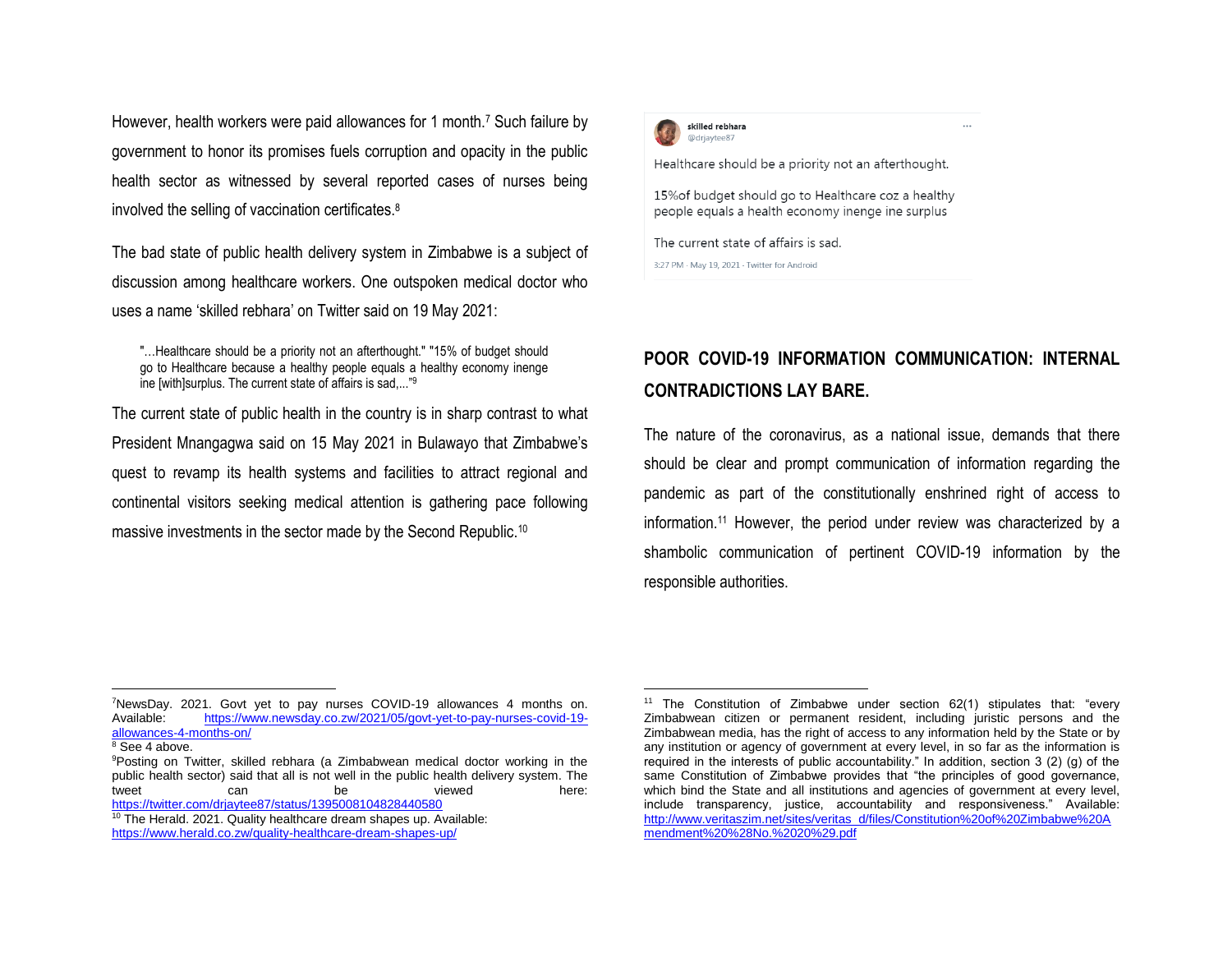Following the confirmation by government that Zimbabwe had been hit by the new Indian COVID-19 variant<sup>12</sup>, there has been incoherent communication coming out from central government pertaining to Kwekwe town lockdown as shown below;



### **VACCINES STOCK RUNNING OUT**

l

In total Zimbabwe received 675 000<sup>13</sup> doses of Sinopharm meant to vaccinate 337 500 as it involves the administering of 2 doses per person at an interval of 21 days.<sup>14</sup>

| Date         | <b>Received</b><br><b>Vaccines</b>                         |
|--------------|------------------------------------------------------------|
|              | (Purchased and/or donated)                                 |
| 15-Feb-21    | 200 000 (A donation from<br>China)                         |
| 16-Mar-21    | 400 000 (A donation of 200<br>000 & a purchase of 200 000) |
| 29-Mar-21    | 75 000 (A donation from India)                             |
| <b>TOTAL</b> | 675 00015                                                  |

As of 24 May 2021, 2 749 people received their 2<sup>nd</sup> dose bringing cumulative for 2nd dose to 281 28616. It therefore means that, according to the known

<sup>15</sup>See 10 above.

 $\overline{a}$ 

<sup>&</sup>lt;sup>12</sup>NewsDav. 2021. Deadly Indian variant hits Zim. Available: <https://www.newsday.co.zw/2021/05/deadly-indian-variant-hits-zim/>

<sup>&</sup>lt;sup>13</sup> On 15 February 2021, Zimbabwe received its first batch of 200 000 doses of China Sinopharm Covid-19 vaccine. The consignment came as a donation from the People's Republic of China. A month later on 16 March 2021, the country received 400 000 doses which included another donation of 200 000 and a government purchase of 200 000 doses. Then on 29 March 2021, the government received a donation from India of 75 000 doses of Covaxin vaccine

<sup>&</sup>lt;sup>14</sup> On May 7 2021, the World Health Organisation (WHO) listed the Sinopharm COVID-19 vaccine for emergency use, giving the green light for this vaccine to be rolled out globally. WHO recommends the vaccine for adults 18 years and older, in a two-dose schedule with a spacing of three to four weeks [\[https://www.who.int/news/item/07-05-2021-who-lists-additional-covid-19-vaccine-for](https://www.who.int/news/item/07-05-2021-who-lists-additional-covid-19-vaccine-for-emergency-use-and-issues-interim-policy-recommendations)[emergency-use-and-issues-interim-policy-recommendations\].](https://www.who.int/news/item/07-05-2021-who-lists-additional-covid-19-vaccine-for-emergency-use-and-issues-interim-policy-recommendations)

<sup>&</sup>lt;sup>16</sup> The Ministry of Health and Child Care in its Covid-19 situation daily report of 24 May 2021 indicated that 1 139 people received their 1st dose bringing cumulative for  $1<sup>st</sup>$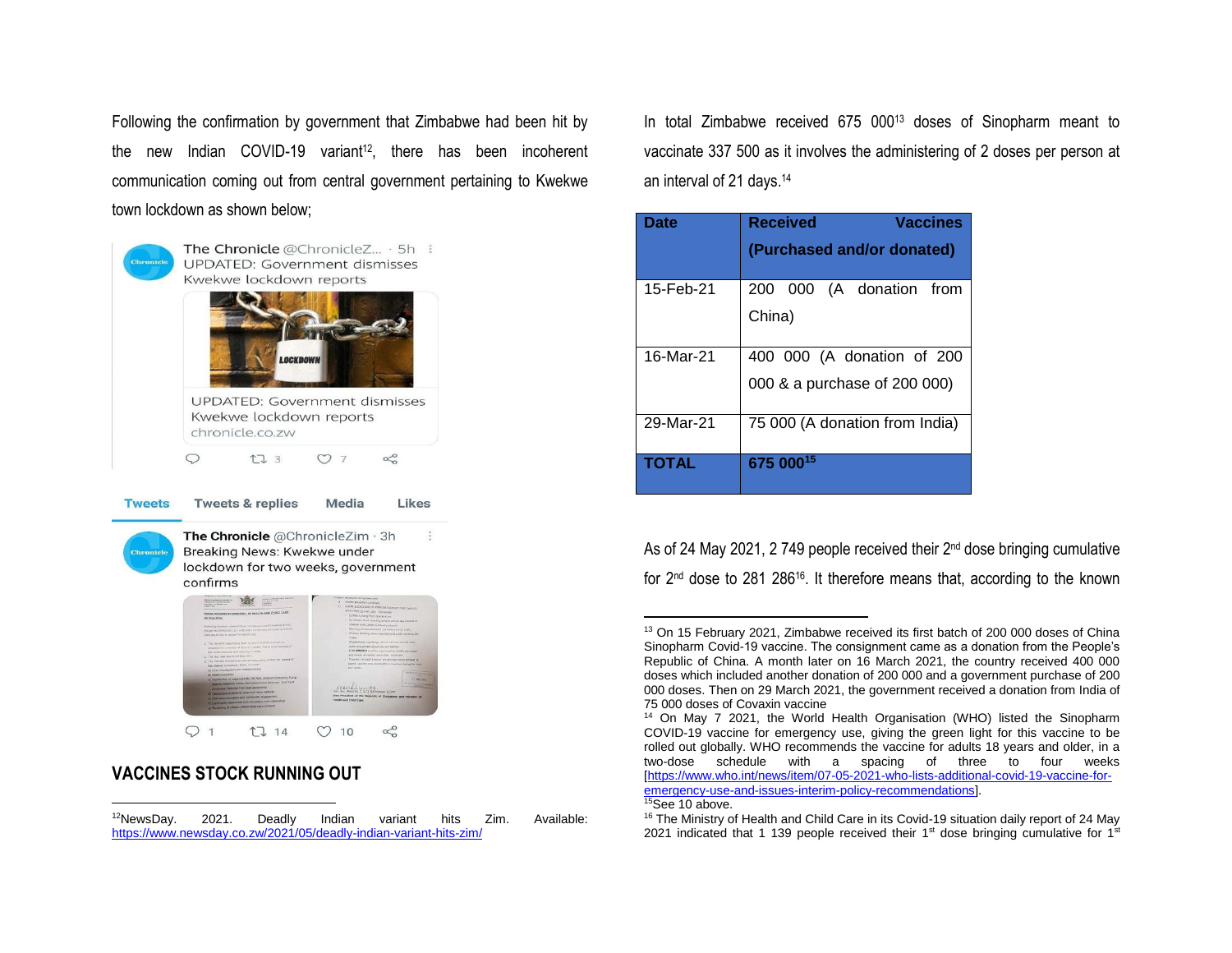vaccine stock, the country is now left with a stock that runs out when 56 214 receive their 2nd dose. As illustrated below, there is a weekly average of 8 405 people receiving their 2<sup>nd</sup> dose which takes up to 6 days (56 214  $\div$  8 405) for 56 214 people to be inoculated for the 2nd time.

| <b>Date</b>           | No. of people receiving 2nd<br>dose |
|-----------------------|-------------------------------------|
| 24 May 2021           | 2 7 4 9                             |
| 23 May 2021           | 4812                                |
| 22 May 2021           | 10 4 62                             |
| 21 May 2021           | 11 163                              |
| 20 May 2021           | 12 972                              |
| 19 May 2021           | 7 7 5 3                             |
| 18 May 2021           | 8925                                |
| <b>TOTAL</b>          | 58 836                              |
| <b>Weekly Average</b> | $8405(58836 \div 7)$                |

unavailability of jabs.<sup>17</sup> However, during the post-Cabinet briefing held on the  $25<sup>th</sup>$  of May 2021, Minister Monica Mutsvangwa assured the nation of more vaccine stock to be procured.<sup>18</sup> Be that as it may, the cost of these vaccines is never communicated to the public and thus raising concerns pertaining to the opacity of the vaccine procurement process.

But again and as expected, the government maintains that there is still adequate stock to inoculate 'newcomers'.<sup>19</sup> This can only be true if the government is opaquely purchasing the vaccines. If this is the case, there is conduct in contravention of principles of transparency and accountability stipulated in section 3(2)(g) of the Constitution which stipulates that:

"the principles of good governance, which bind the State and all institutions and agencies of government at every level, include transparency, justice, accountability and responsiveness."

However, the government seems to be completely reluctant on maintaining the country's enough COVID-19 vaccinations buffer stock. As of 24 May 2020, the country was battling severely depleted vaccine stock levels as people were being turned away from vaccination centres on condition of

l

 $\overline{a}$ 

dose to 633 635 while 2 749 people received their 2nd dose bringing cumulative for 2nd dose to 281 286.

<sup>17</sup>On 25 May 2021, the NewsDay [\(https://www.newsday.co.zw/2021/05/vaccine](https://www.newsday.co.zw/2021/05/vaccine-shortage-hits-covid-19-programme/)[shortage-hits-covid-19-programme/\)](https://www.newsday.co.zw/2021/05/vaccine-shortage-hits-covid-19-programme/) reported that the country was facing a shortage of vaccines after several people who turned up at inoculation centres for the first dose in some parts of the country were turned away, while the second dose was said to be in limited supply. The same publication quoted the Medical and Dental Private Practitioners of Zimbabwe Association president Johannes Marisa who highlighted that the stock-outs were caused by limited stocks considering that Zimbabwe only ordered 675 000 doses.

<sup>&</sup>lt;sup>18</sup> On the  $25<sup>th</sup>$  of May 2021 during the post-Cabinet briefing, Minster Monica Mutsvangwa highlighted that Zimbabwe would receive of another batch of 500 000 Sinopharm vaccines from China to boost the national Covid-19 vaccination programme [\(https://www.herald.co.zw/500-000-more-vaccines-on-their-way/\)](https://www.herald.co.zw/500-000-more-vaccines-on-their-way/).

 $19$  The Herald newspaper of 31 May 2021 reported that "there are 401 428 doses still in stock for newcomers, enough for both doses for more than 200 000 unvaccinated people" [\[https://www.herald.co.zw/covid-19-millionth-milestone-reached/\]](https://www.herald.co.zw/covid-19-millionth-milestone-reached/).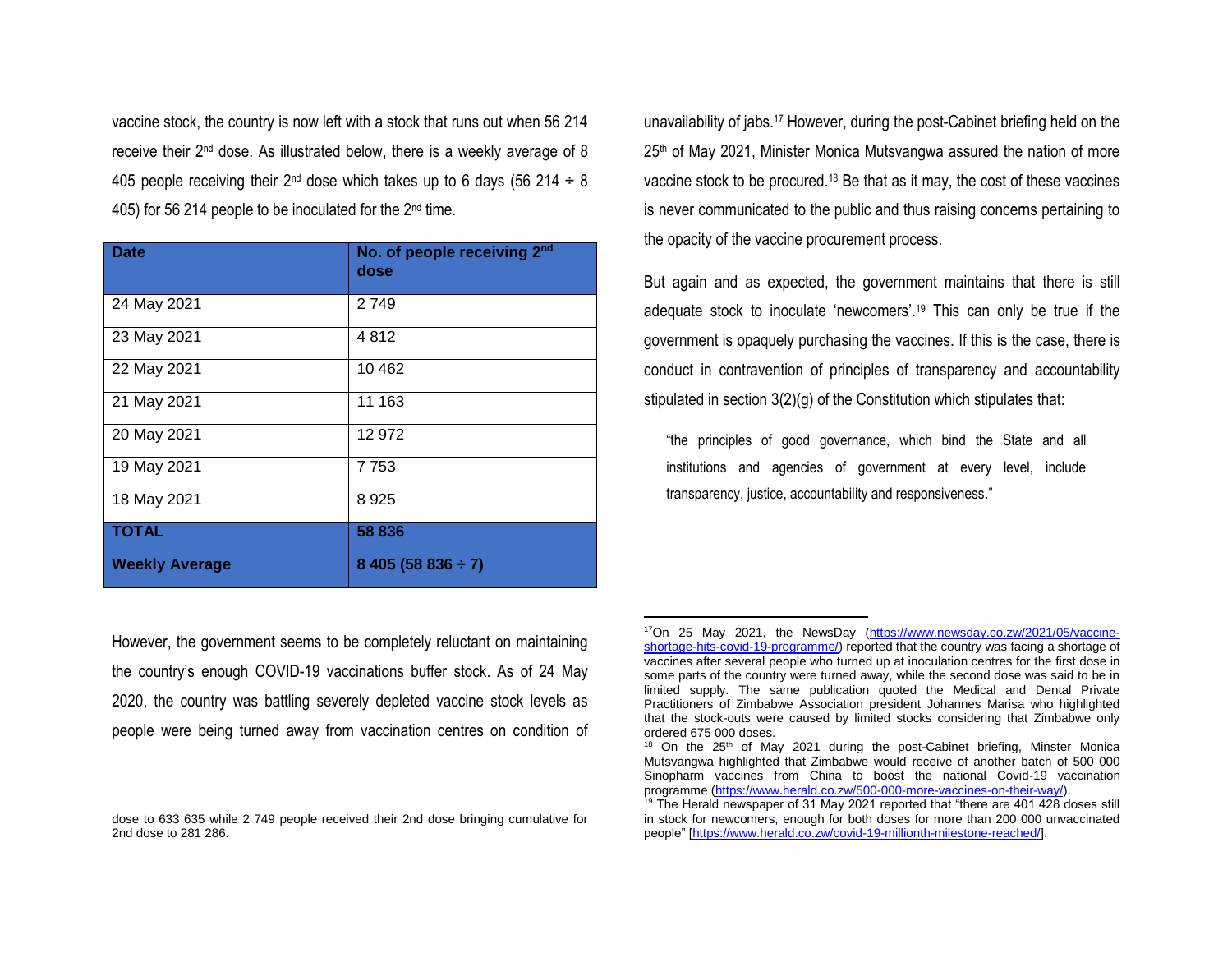### **THE DONATION OF AMBULANCES: EQUITABLE DISTRIBUTION A MUST**

With the government receiving a donation of 20 ambulances from India and the African Development Bank (AfDB) and set to receive its first batch of 100 ambulances that it procured as per state media reports<sup>20</sup>, there is need to consider the peripheries and geographic minorities during the distribution and delivery. Cognizant of the fact that Zimbabwe has 44 district hospitals<sup>21</sup>, it follows that every district must now own an ambulance in order to ensure equitable access to health care.

[https://documents1.worldbank.org/curated/en/364731563173429622/pdf/The-](https://documents1.worldbank.org/curated/en/364731563173429622/pdf/The-National-Health-Strategy-Equity-and-Quality-in-Health-Leaving-No-One-Behind-for-Zimbabwe-2016-2020.pdf)[National-Health-Strategy-Equity-and-Quality-in-Health-Leaving-No-One-Behind-for-](https://documents1.worldbank.org/curated/en/364731563173429622/pdf/The-National-Health-Strategy-Equity-and-Quality-in-Health-Leaving-No-One-Behind-for-Zimbabwe-2016-2020.pdf)[Zimbabwe-2016-2020.pdf](https://documents1.worldbank.org/curated/en/364731563173429622/pdf/The-National-Health-Strategy-Equity-and-Quality-in-Health-Leaving-No-One-Behind-for-Zimbabwe-2016-2020.pdf)



### **CONCLUSIONS**

The fight against COVID-19 seems to be a protracted one, with confirmed global cases, as of 31 May 2021, standing at 171 090 910 including 3 558 115 deaths and 153 237 358 recoveries<sup>22</sup>. In South Africa, President Ramaphosa on 30 May 2021announced that the country would enter an adjusted alert level 2 of the lockdown effective from 31 May 2021<sup>23</sup>. In Zimbabwe as of 31 May 2021, there were confirmed cases totaling 38 961

 $\overline{\phantom{a}}$  $20$  On 28 May 2021, The Herald reported that "20 ambulances and ancillary medical equipment from the African Development Bank and the Government of India [\(https://www.herald.co.zw/india-afdb-donate-20-ambulances/\)](https://www.herald.co.zw/india-afdb-donate-20-ambulances/).

 $21$  Statistics compiled by the Ministry of Health and Child Care in its National Health Strategy for Zimbabwe (2016-2020) indicate that there are 44 district hospitals across Zimbabwe.

 $\overline{\phantom{a}}$  $22$  As of 31 May 2021, Worldometer reported global statistics of; (i) 171 090 910 confirmed cases, 3 558 115 deaths and 153 237 358 recoveries [\(https://www.worldometers.info/coronavirus/?fbclid=IwAR35ZFiRZJ8tyBCwazX2N](https://www.worldometers.info/coronavirus/?fbclid=IwAR35ZFiRZJ8tyBCwazX2N-k7yJjZOLDQiZSA_MsJAfdK74s8f2a_Dgx4iVk)[k7yJjZOLDQiZSA\\_MsJAfdK74s8f2a\\_Dgx4iVk\)](https://www.worldometers.info/coronavirus/?fbclid=IwAR35ZFiRZJ8tyBCwazX2N-k7yJjZOLDQiZSA_MsJAfdK74s8f2a_Dgx4iVk)

 $23A$ ddressing the nation on 31 May 2021, President Ramaphosa highlighted that South Africa experienced a 31% increase in infections in the last week [\(https://twitter.com/eNCA/status/1399050783925092358\)](https://twitter.com/eNCA/status/1399050783925092358).